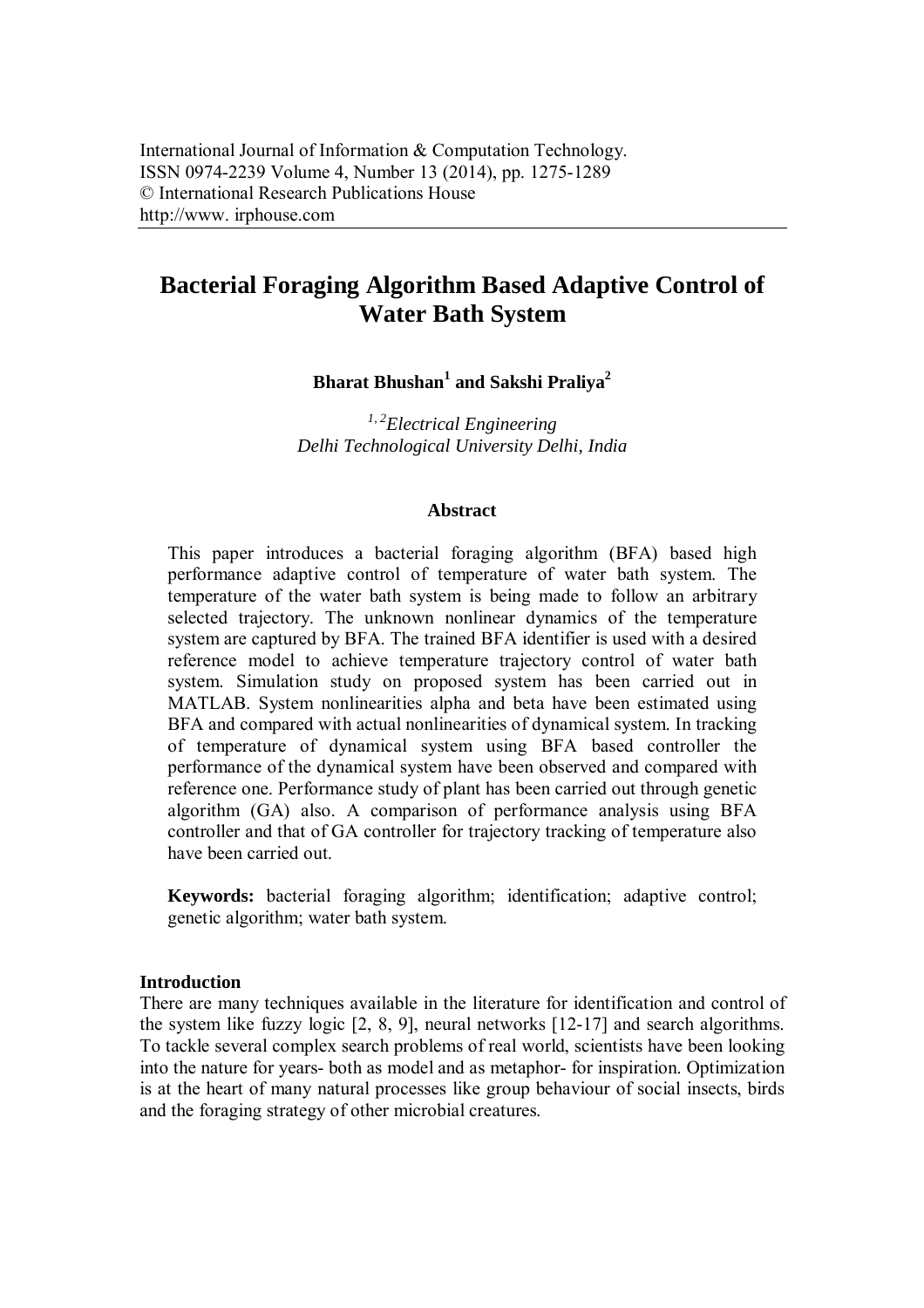Many bio-inspired computational methodologies such as Genetic Algorithm (GA) [1, 10 and 11], Particle Swarm Optimization (PSO) [24, 26], Ant Colony [25] and Artificial Fish Swarm Algorithm (AFSA) [23] have been intensively studied and applied to various optimization problems. In recent years, a new and rapidly growing subject- Bacterial Foraging Algorithm (BFA) [22] proposed by Prof. Passion in 2002 is a novel modern search algorithm. BFA has been tested on many unconstrained global optimization functions like Sphere function, Rosenbrock function, Rastrigin function, Ackley function and Griewank function etc. A fast bacterial swarming algorithm [27] was tested on high-dimensional function optimization. Self-adaptive bacterial foraging optimization [28], employing the adaptive search strategy significantly improve the performance of the original algorithm was achieved by enabling BFA to adjust the run-length unit parameter dynamically during evolution to balance the exploration/exploitation tradeoff. A variable denoting the overall best value [29] is incorporated to guide the bacterial swarm to move to the global optima and replace the role of interaction behavior between bacteria in classic BFA which is complicated and time-consuming. Micro-bacterial foraging algorithm [30] was proposed, which evolves with a very small population compared to its classical version. To accelerate the convergence speed of the bacterial colony near global optima, two cooperative approaches have been applied to BFA [31] that resulted in a significant improvement in the performance of the original algorithm in terms of convergence speed, accuracy and robustness. BFA aiming for optimization in dynamic environments [32] called DBFA (Dynamic bacterial foraging algorithm), is studied. Analysis of Reproduction Operator [33] has been studied in Bacterial Foraging Optimization Algorithm. BFA has been applied to many kinds of real world optimization problems like antenna array [35], nonlinear systems [34], image segmentation<sup>[37]</sup> etc. High performance electric drives [18, 21] are essential in applications such as robotics [6-7], actuation and guided manipulation where precise movements are required. In high performance drives traditional approach is not satisfactory, as it results in poor speed and position tracking when sudden changes in load results in continuous acceleration or deceleration of the machines. It is desired to have an adaptive control system [3]-[5] which should response satisfactorily under the dynamic changes of the system. Many hybrid algorithms have been developed using BFA [20]. In this paper we have implemented BFA on water bath temperature control system [36].

#### **Bacterial Foraging Algorithm**

Bacterial Foraging Algorithm (BFA) [22] proposed by Prof. Passion in 2002 is a novel modern search algorithm based on the behaviour of E. coli bacteria During the lifetime of E. coli, it shows the behaviour of chemo-tactic action, which makes the E. coli swimming up a nutrient gradient or out of noxious substance. The E. coli bacterium communicates each other and at the same time competes for food. Beside the chemo-tactic action and information communication, other complex stages such as reproduction, elimination and dispersal stages are included in E. coli foraging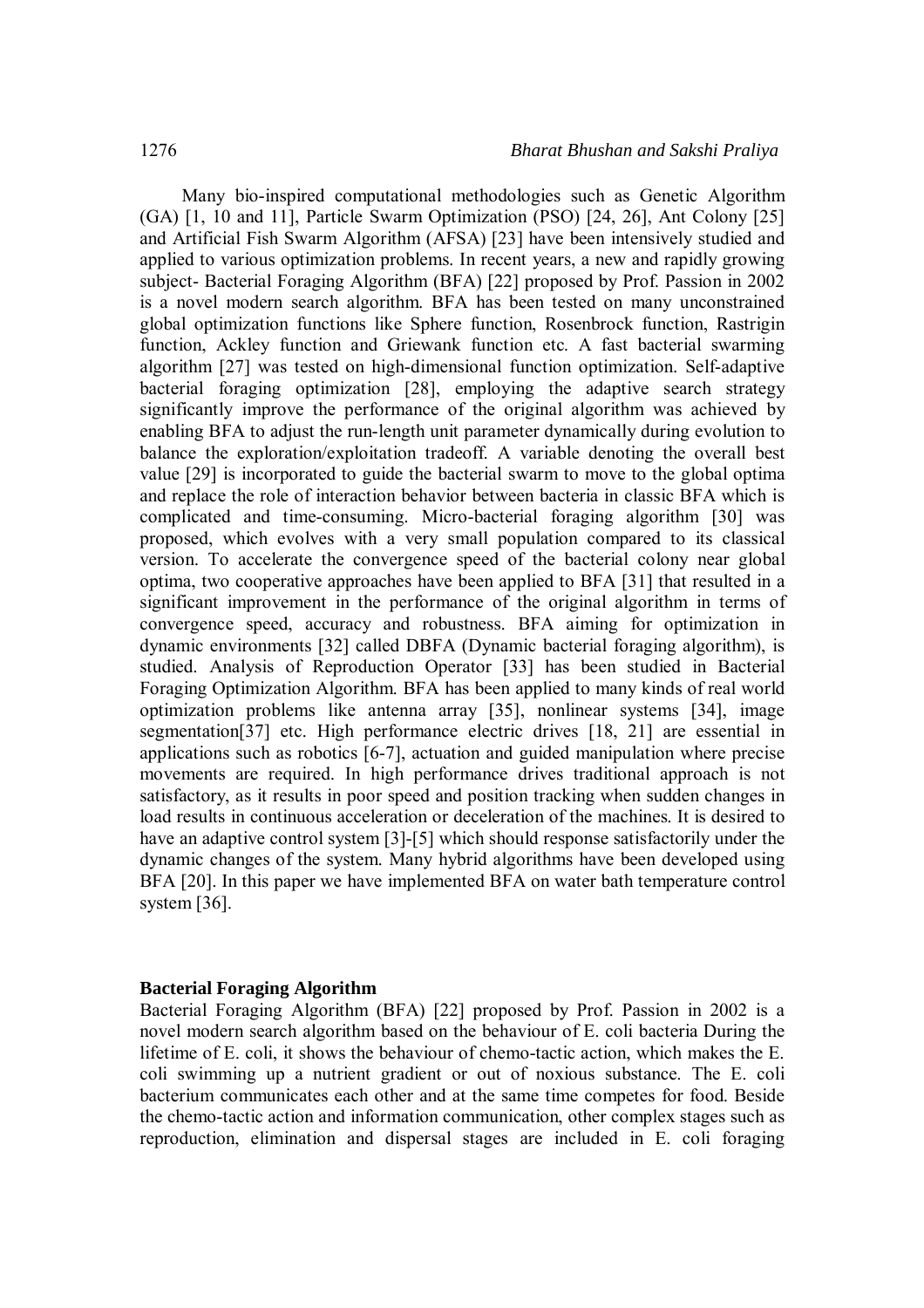behaviours. The optimization in BFA comprises the following processes: chemotaxis, swarming, reproduction, elimination and dispersal.

### *A. Chemotaxis:*

Biologically an E. coli bacterium can move in two different ways. It can swim for a period of time in the same direction or it may tumble, and alternate between these two modes of operation for the entire lifetime.

## *B. Swarming:*

A group of E. coli cells arrange themselves in a travelling ring by moving up the nutrient gradient when placed amidst a semisolid matrix with a single nutrient chemoeffecter. The cells when stimulated by high level of succinate release an attractant aspartate, which helps them to aggregate into groups and thus move as concentric patterns of swarms of high bacterial density.

# **C.** *Reproduction***:**

After a certain number of complete swims, the least healthy bacteria eventually die while each of the healthier bacteria (those yielding higher value of fitness function) asexually split into two bacteria which are placed in the same location. This keeps the swarmsize constant.

# *D. Elimination- dispersal:*

The bacteria are eliminated and dispersed to random positions in the optimization domain according to the elimination-dispersal probability. This elimination-dispersal event helps the bacterium avoid being trapped into local optima.

# **Discrete Time Water Bath Model**

Discrete time model of a water bath system [36] is used for verifying the performance of BFA technique in identification and control. Using this model of water bath a detailed simulation and analysis of the drive is presented. From a control systems point of view, the water bath system can be considered as a SISO plant, thereby eliminating the complications associated with multi-input systems. The temperature of water in a stirred tank is described by the equation

$$
C\frac{dy(t)}{dt} = \frac{Y_0 - y(t)}{R} + h(t)
$$
 (1)

Where  $y(t)$  is the temperature of water in the tank (°C),  $h(t)$  is the heat flowing into the tank through the base heater (watts),  $Y_o$  is the temperature of the surroundings,  $C$  denotes the tank thermal capacity (Joules/ $TC$ ), and R is thermal resistance between tank borders and surroundings. R and C are assumed constant. Thermal system is represented as shown in equation (1).

$$
x(t) \triangleq y(t) - Y_0
$$
  
\n
$$
\dot{x}(t) = -\frac{1}{RC}x(t) + \frac{1}{C}h(t) = -\alpha x(t) + \beta h(t)
$$
\n(2)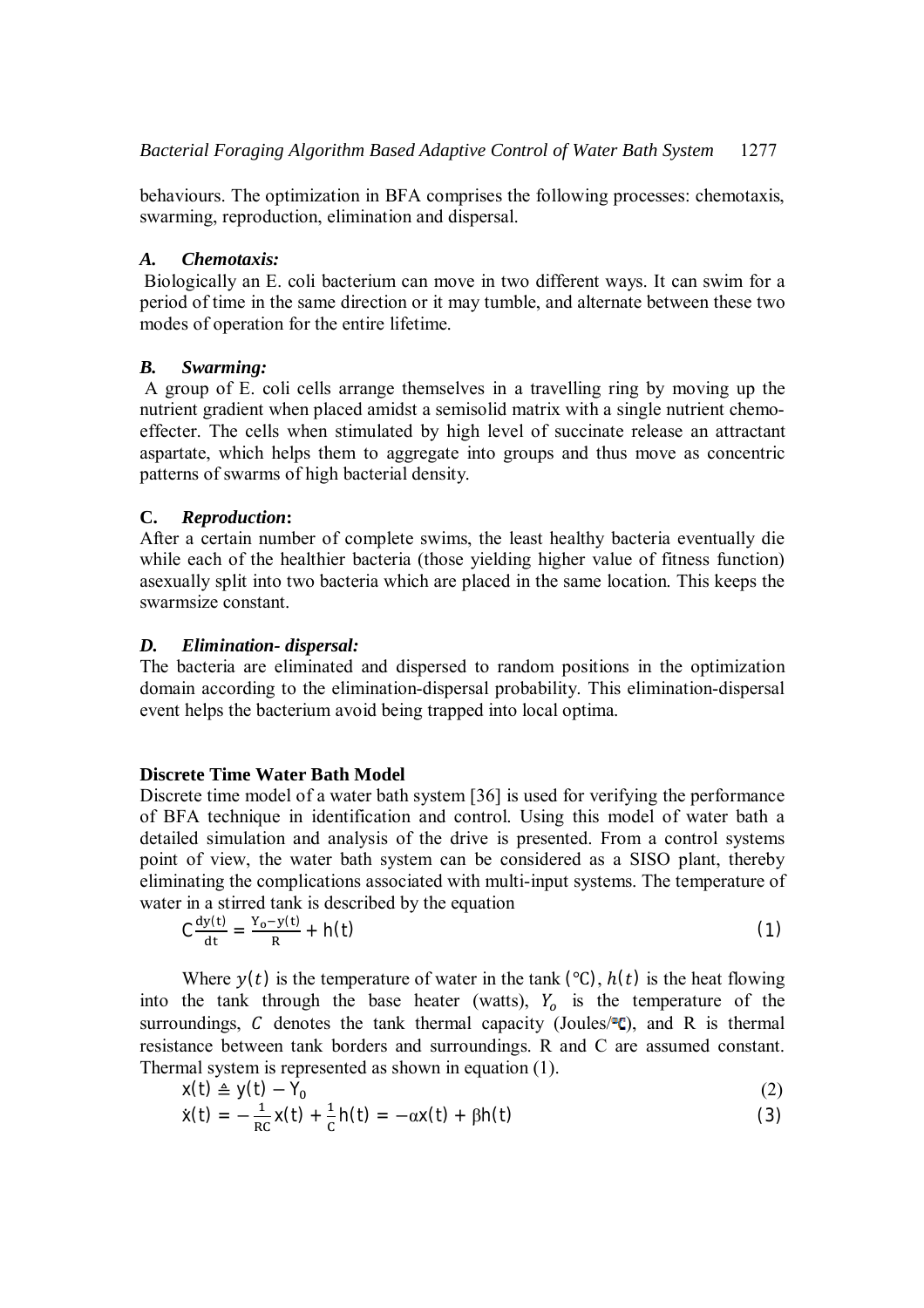The discrete time state equation for thermal system is  $x(k + 1) = Fx(k) + gh(k)$  (4)

$$
\mathsf{F} = e^{-\alpha t}; \mathsf{g} = \beta \int_0^{\mathrm{T}} e^{-\alpha t} d\tau = \frac{\beta}{\alpha} [1 - e^{-\alpha t}]
$$
\n
$$
\tag{5}
$$

Saturation nonlinearity is included in model so that the water temperature cannot exceed some limitation. The nonlinear plant is described by

$$
y(k + 1) = Fy(k) + \frac{g}{1 + \exp[0.5y(k) - 40]}u(k) + (1 - F)Y_0
$$
 (6)

Sampling time 0. 03 sec and surrounding temperature  $Y_0$  is assumed to be 25 $\degree$ C.  $u$  is the input, limited between 0 and 5 volts. Here task is to control the plant in order to follow a specified reference trajectory. The various physical parameters of the system were used in the simulation performed in this paper are  $Y_0=25^{\circ}C$ , T=30 m sec,  $\alpha = 1.00151 * 10^{-4}$  and  $\beta = 8.67973 * 10^{-4}$ 

#### **Adaptive Control Using Bfa**

Bacterial foraging algorithm is applied for implementation of adaptive control [22] for a water bath temperature control system. An indirect adaptive control has been used to learn a plant model during the operation of the system. Learning rate is viewed as foraging for good model information. Multiple identifier models and social foraging are being used. The BFA search in the parameter space corresponds to getting low identification errors between the model and the plant. According to the sum of the squared identifier errors, at each time instant the model that is the best is being used in a standard certainty equivalence approach to specify a controller. Each identifier model is an affine mapping to match plant nonlinearities. The identifier model parameters represent the foragers' position. The cost function for each forager, which defines the nutrient profile, is defined to be the sum of squares of past identifier error values for each identifier model. For parameter adjustment, a foraging algorithm that is based on E. coli chemotactic behaviour is used. Here a plant model is tuned in order to specify the controller parameters. A set (population) of approximators is used to tune and optimize the set in bacterial foraging optimization algorithm. Figure 1 shows the adaptive control using BFA.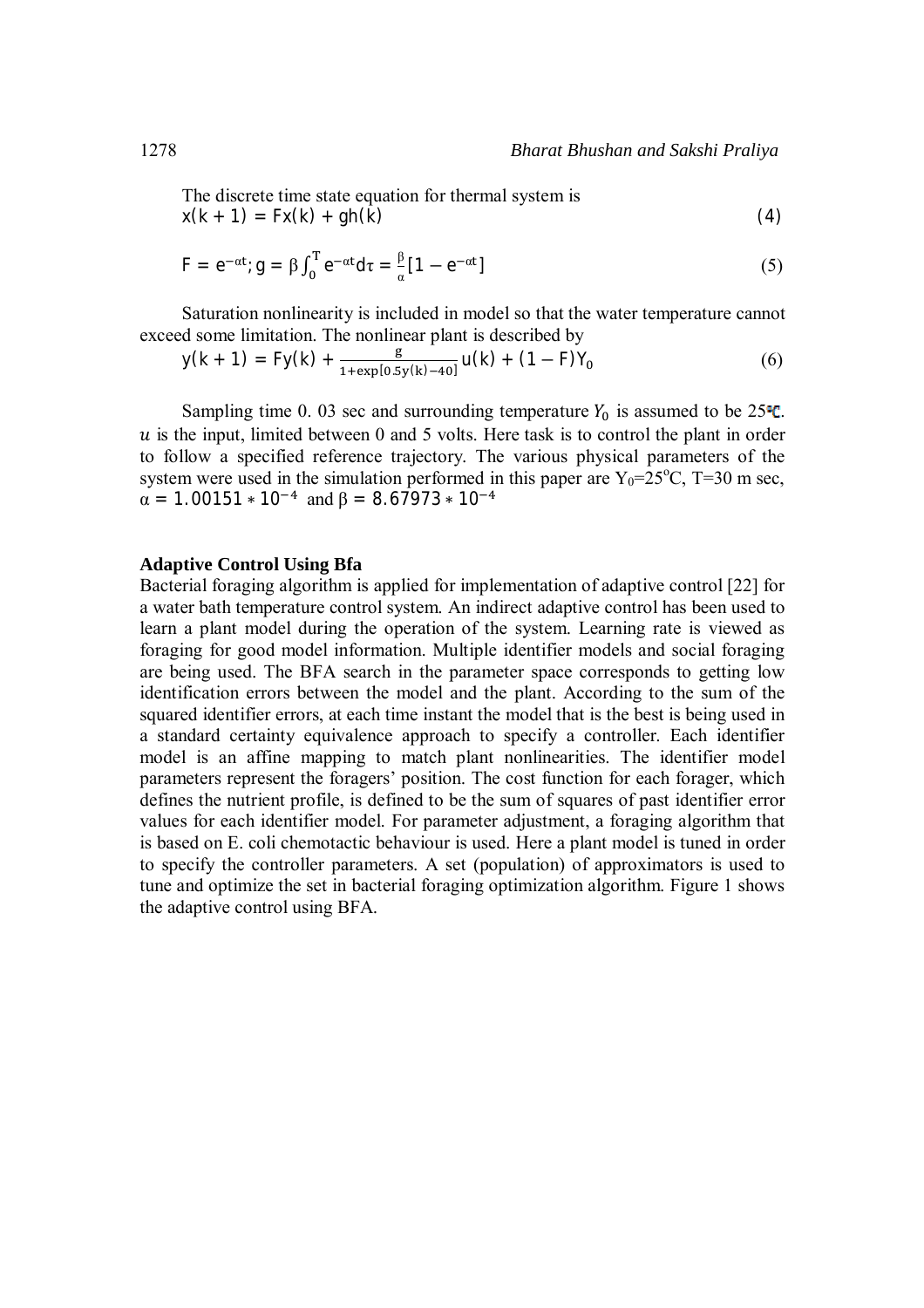

**Figure1. BFA based adaptive control**

The water bath system is specified as a plant and the output of the plant used is represented by:

$$
y(k + d) = \alpha(x(k)) + \beta(x(k))u(k)
$$
\n(7)

Output of the system is 
$$
y(k)
$$
.  
\nThen state  $x(k) = y(k)$   
\nThe discrete model of water bath system is:  
\n $y(k + 1) = Fy(k) + \frac{g}{1 + \exp[0.5y(k) - 40]}u(k) + (1 - F)Y_0$  (8)

where

$$
\alpha\big(\mathsf{y}(k)\big) = \mathsf{F}\mathsf{y}(k) + (1 - \mathsf{F})\mathsf{Y}_0 \tag{9}
$$

$$
\beta(y(k)) = \frac{g}{1 + \exp[0.5y(k) - 40]}
$$
 (10)

 $\alpha(y(k))$  and  $\beta(y(k))$  are unknown smooth functions of the state  $y(k)$  while  $y(k + d)$  is a nonlinear function of past values of u.  $\beta(y(k))$  is requiring to be bounded away from zero.  $d \ge 1$  is the delay between the input and output. For  $d = 1$ ,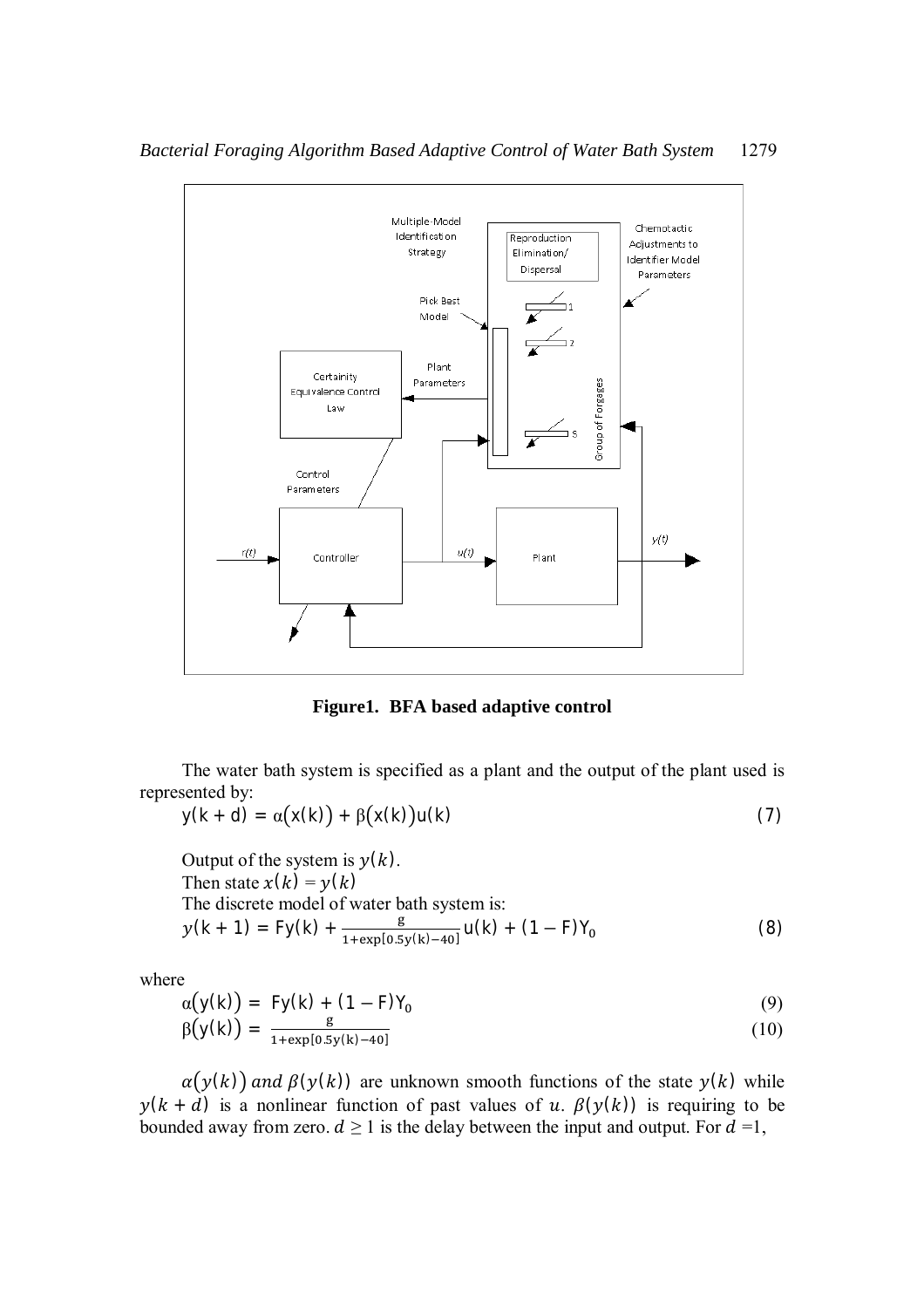$$
y(k + 1) = \alpha(y(k)) + \beta(y(k))u(k)
$$
\n(11)

$$
y(k + d) = \alpha(y(k)) + \beta(y(k))u(k)
$$
\n(12)

$$
y(k + d) = \alpha_{u}(y(k)) + \alpha_{k}(y(k)) + \beta_{u}(y(k)) + \beta_{k}(y(k))u(k)
$$
 (13)

Functions  $\alpha$ <sub>u</sub> $(y(k))$  and  $\beta$ <sub>u</sub> $(y(k))$  represent the unknown nonlinear dynamics of the plant. It is these functions which require to be estimated for specifying a controller.  $\alpha_k(y(k))$  and  $\beta_k(y(k))$  are defined to be as known parts of the plant dynamics, these can be set to zero.  $\beta(y(k))$  is assumed to satisfy  $0 < \beta_0 < \beta(y(k))$ for some known  $\beta_0 > 0$  for all  $y(k)$ . Estimation of an unknown ideal controller: An ideal controller is described by

$$
u^*(k) = \frac{-\alpha(y(k)) + r(k+d)}{\beta(y(k))}
$$
\n(14)

This linearizes the dynamics of equation (13) such that  $y(k) \rightarrow r(k)$ . Substituting  $u(k) = u^*(k)$  in equation (13)  $y(k + d) = r(k + d)$  so that tracking of reference input have been achieved within d steps. Since  $\alpha(y(k))$  or  $\beta(y(k))$  are unknown, an estimator is developed for these plant nonlinearities and used them to form an approximation to  $\mathbf{u}^*(\mathbf{k})$ . Using a "Certainty equivalence controller", the control input is described as

$$
u(k) = \frac{-\tilde{\alpha}(y(k)) + r(k+d)}{\tilde{\beta}(y(k))}
$$
\n(15)

 $\tilde{\alpha}(y(k))$  and  $\tilde{\beta}(y(k))$  are estimates of  $\alpha(y(k))$  and  $\beta(y(k))$  respectively. The certainty equivalence controller is described with the following estimates  $\tilde{\alpha}(y(k)) = F_{\alpha}(y(k), \theta_{\alpha}(k))$  $(k)$  (16)

$$
\tilde{\beta}(y(k)) = F_{\beta}(y(k), \theta_{\beta}(k))
$$
\n(17)

Error  $e(k) = r(k) - y(k)$  is not a linear function of the parameters.  $e(k) =$  $\tilde{y}(k) - y(k)$ , where  $\tilde{y}(k)$  is estimate of  $y(k)$ .

A set of approximators for  $\alpha$  and  $\beta$  where the i<sup>th</sup> ones are denoted by  $F_{\alpha}(y, \theta_{\alpha}^{i})$  and  $F_{\beta}(y, \theta_{\beta}^{i})$  for i=1, 2,...., S. From a foraging perspective,  $\theta^{i}$  is viewed as the location of the i<sup>th</sup> foragers in the environment. In foraging method position of the forager  $\theta^i$  is used to minimize the fitness function  $J(\theta^i)$ . The *i*<sup>th</sup> estimate of the output and identification error be

$$
\tilde{y}^{i}(k+1) = F_{\alpha}\left(y(k), \theta^{i}{}_{\alpha}(k)\right) + F_{\beta}\left(y(k), \theta^{i}{}_{\beta}(k)\right)u(k)
$$
\n(18)

and

$$
e^{i}(k) = \tilde{y}^{i}(k) - y(k) \text{ for } i=1, 2..., S. \qquad (19)
$$

i<sup>th</sup> Individual (bacteria) at time k is described as

$$
\theta^i(k) = \left[\theta^i_{\alpha}^T(k), \theta^i_{\beta}^T(k)\right], i=1, 2, \dots, S. \tag{20}
$$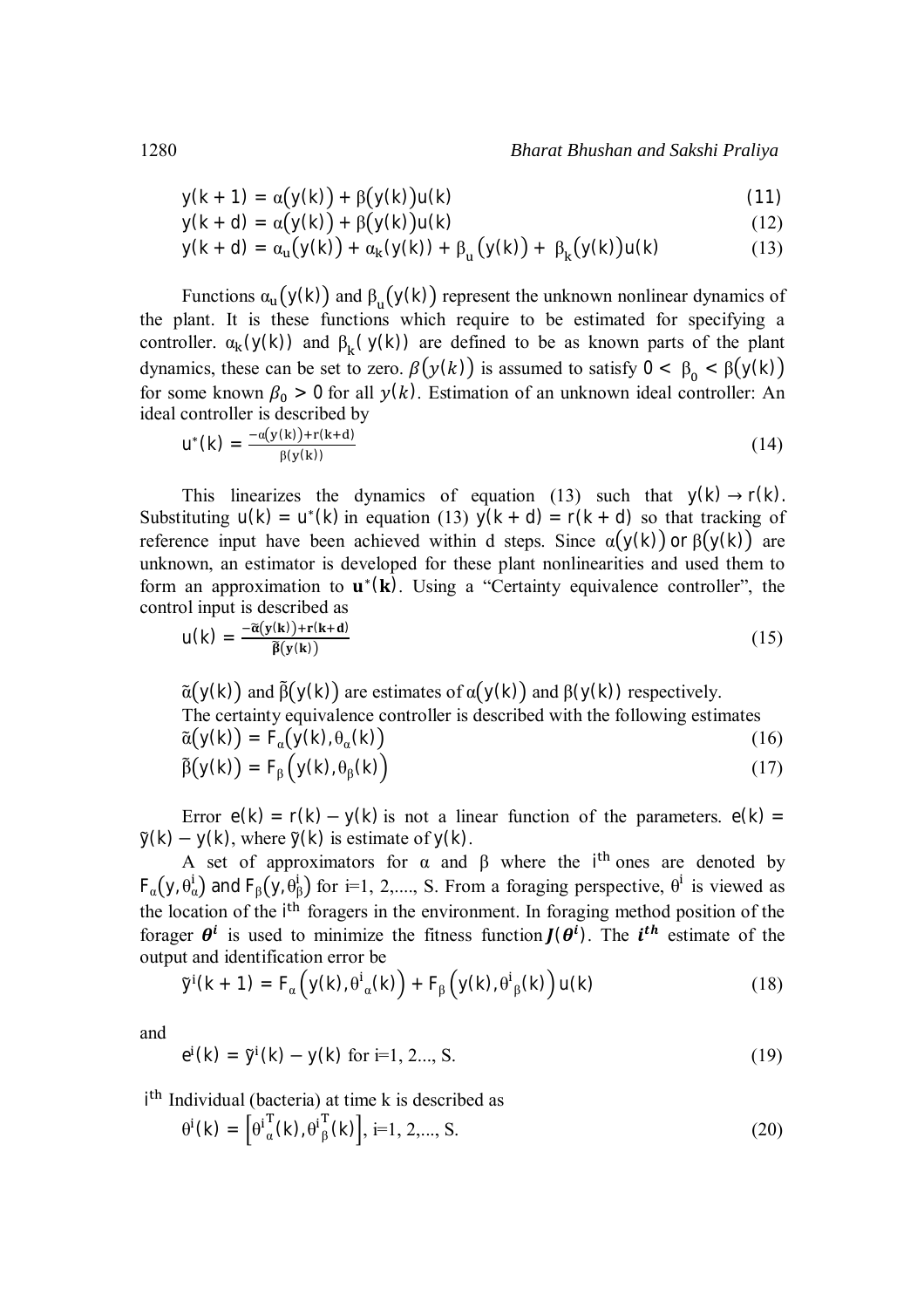Fitness function is described as

$$
J(\theta^{i}(k-1)) = (e^{i}(k))^{2}
$$
 (21)

$$
= \left(\tilde{y}^{i}(k) - y(k)\right)^{2}.
$$
 (22)

which measures the size of the estimation error for the  $i<sup>th</sup>$  estimate. It is required to minimize  $J(\theta^{i}(k-1))$ . Forager's position in one dimension is given by  $\theta_{\alpha}$  and in the other dimension by  $\theta_{\beta}$  so that forager's position is  $\theta^{i} = [\theta_{\alpha}^{i}, \theta_{\beta}^{i}]^{T}$ ,  $i = 1, 2, ..., S$ . S is the population size of the bacteria.

#### **Simulation Results And Discussion**

Simulation have been performed in MATLAB 7. 4 [19] and scratches have been developed using Intel(R) Core(TM) 2 Duo CPU T  $6400@$  2. 00GHz 1. 20GHz, 1. 99 GB of RAM. Eighteen independent runs of BFA were carried out. In the case of BFOA algorithm the best suited set of parameters were chosen after a series of hand tuning experiments. The step size  $C(i, k)$  is set to be 0. 05 for all bacteria. The maximum number of steps along a good direction is  $N_S = 4$ , and  $\theta^i$  $_{\alpha}$ (0)=2,  $\theta$ <sup>i</sup>  $_{\beta}(0)=0.$  $5, i=1, 2...$  S.

The Parameters used for simulation with BFA algorithms are

*Water Bath Temperature Control System***:** $p = 2$ ,  $S = 1000$ ,  $N_S = 4$ ,  $N_C =$ 1000, runlengthunit=0. 05, beta0=0. 5, beta1=0. 9, input control  $0 < u(k) < 5$ .

The Parameters used for simulation with GA algorithms are

• *Water Bath Temperature Control System*:  $p = 2, S = 1000$ , probability of crossover  $P_c=0.9$ , mutation probability Pm=0. 05, Initial population element  $\theta^{\text{i}}$ <sub>α</sub>(0)=2, Initial population element θ<sup>i</sup>  $\beta$ (0)=0. 5, input control 0 < u(k) <5.

Simulation results of water bath temperature control system using adaptive control with GA and BFA are shown in figures 2 to 10. The tracking performance of Water Bath with reference trajectory and GA based adaptive controller is shown in figure 2 which shows that after poor initialisation adaptive controller tracks the reference trajectory.

Figure 3 shows the tracking performance of Water Bath system with BFA based adaptive controller. It is observed that the tracking performance with BFA matches with the reference trajectory in steady state except some transients at  $t=10$  sec.

Figure 4 and 5 show the actual plant nonlinearities and its estimates. Plant nonlinearities beta estimated by GA and BFA adaptive controller is observed to be same as that of actual beta plant nonlinearities. While it has been observed that estimated alpha plant nonlinearity of BFA based adaptive control having slightly more fluctuations at high temperature as compare to that of estimated alpha plant nonlinearity using GA based adaptive control.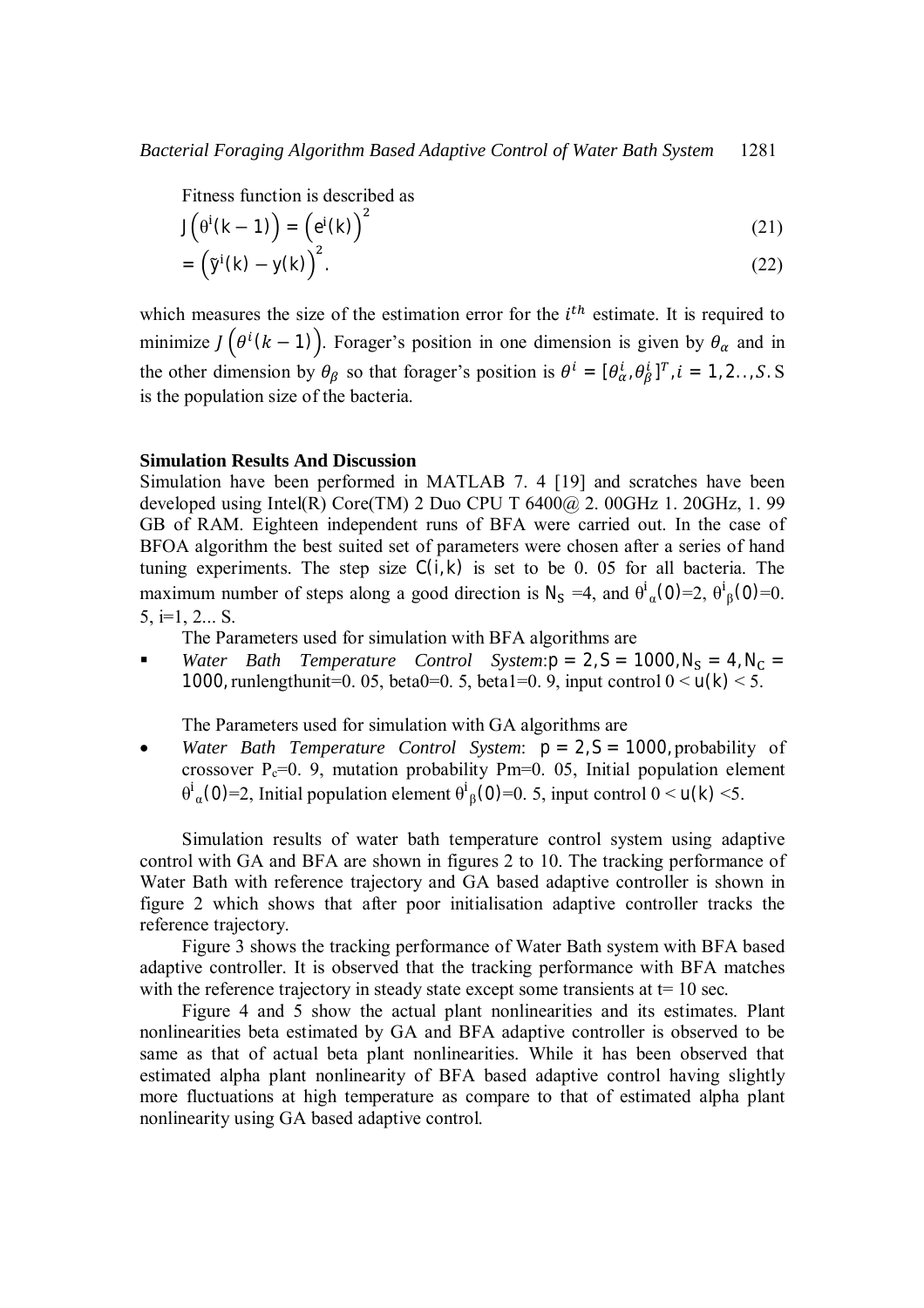Figures 6 and 7 show the actual temperature and estimated value of temperature obtained with GA and BFA based adaptive controller respectively. It has been observed that estimated value of temperature using both the GA as well as BFA adaptive controller is same as that of actual temperature.

The best costs of the foragers are shown in figures 8 and 9 for GA and BFA based adaptive control of water bath system respectively. It takes time before the controller adapts, but that as the cost index decreases over time, the fitness function value decreases which indicates healthier bacteria are available for reproduction, elimination and dispersal. It has been observed that healthier bacterias are available early in GA based adaptive control as compare to BFA based adaptive control since fitness value decreases early in GA based adaptive control as compare to BFA based adaptive control.

Figure 10 shows the error between actual temperature and reference trajectory of temperature of water bath system using GA and BFA based adaptive control. Error is initially high up to 10 sec and after this the error diminishes quickly. Error is less with BFA based adaptive control as compare to GA based adaptive control. A comparison of error transient clearly shows that transients are relatively higher in magnitude for BFA based adaptive control as compared to that of GA based adaptive control.

From Table 1 it have been observed that a lower time to run the simulation imply that the BFA have a lower computational complexity than GA, so BFA can make the work with less resources.



**Figure2. Tracking performance of Water Bath System with GA based adaptive controller**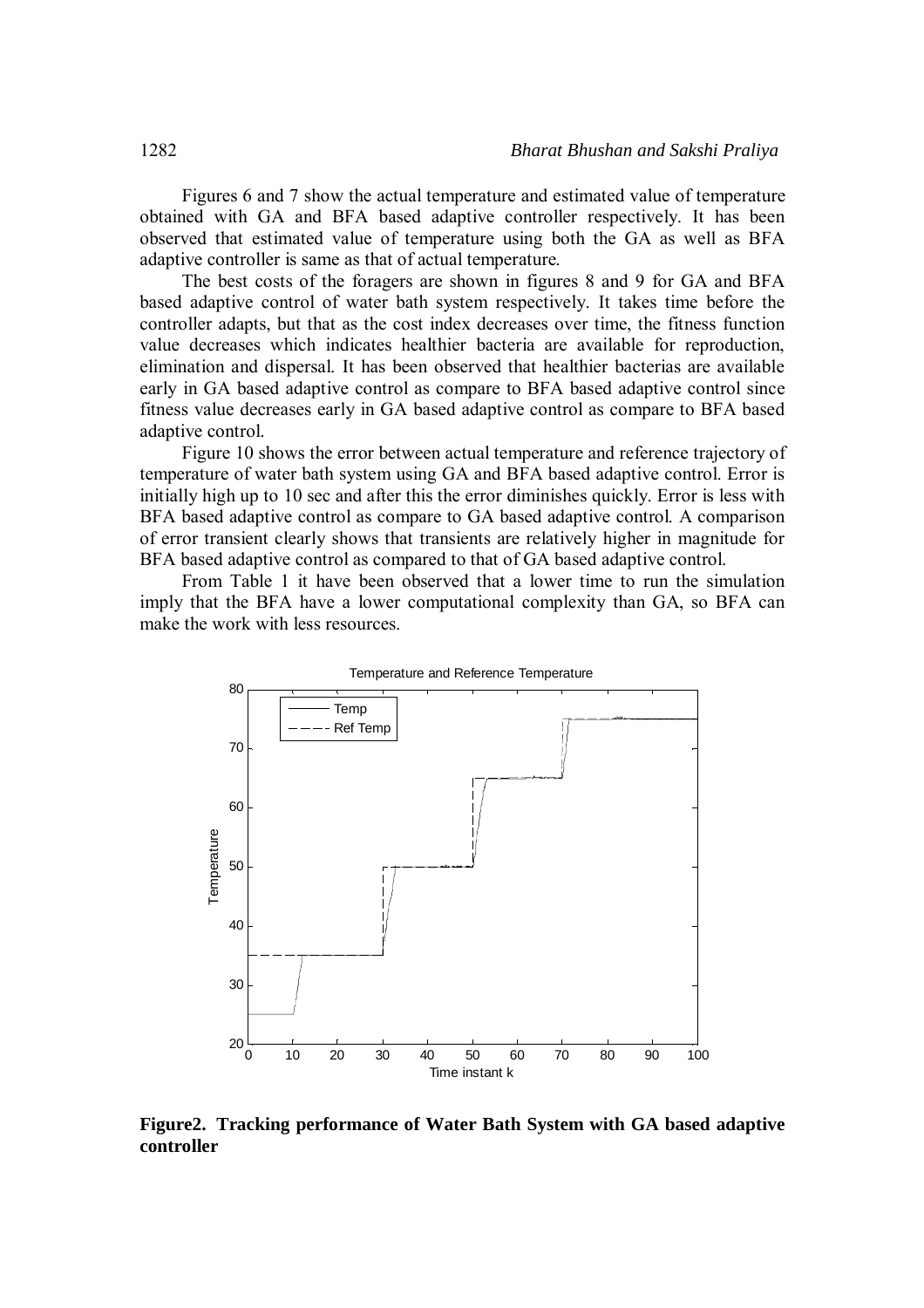

**Figure3. Tracking performance of Water Bath System with BFA based adaptive controller**



**Figure4. Plant nonlinearities alpha and beta with GA based adaptive control**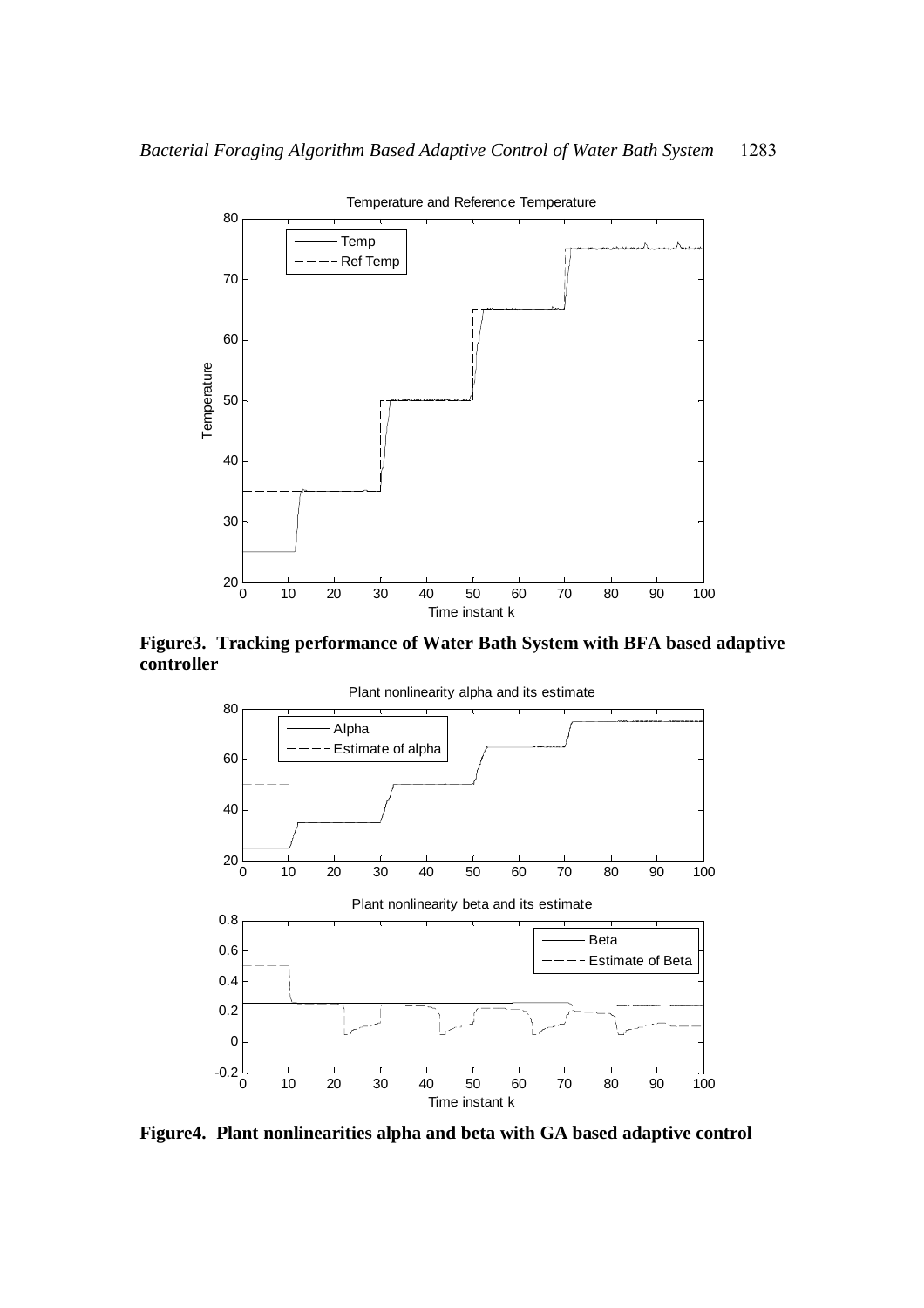

**Figure5. Plant nonlinearities alpha and beta with BFA based adaptive control**



**Figure6. Temperature and estimated temperature with GA based adaptive control**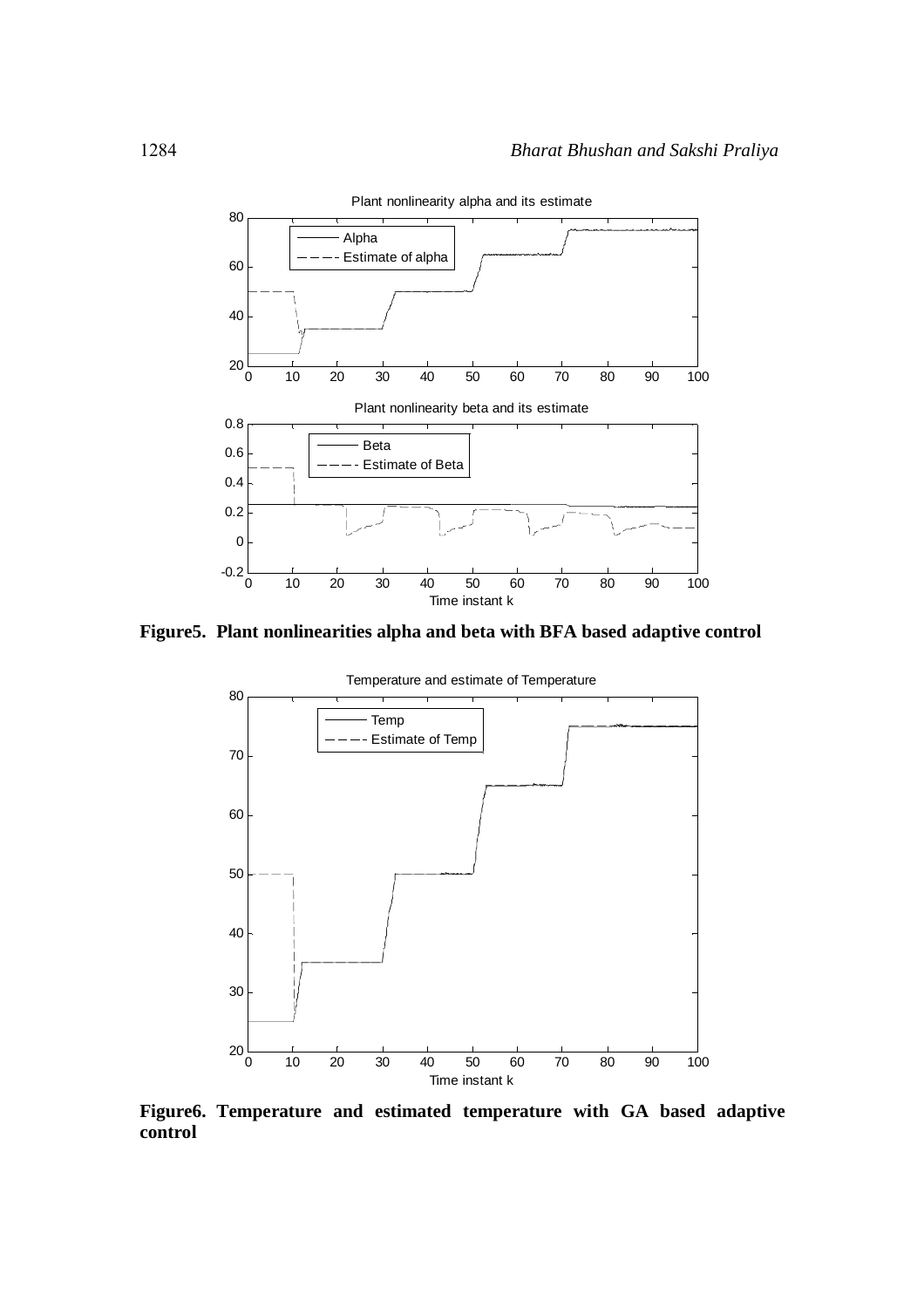

**Figure7. Temperature and estimated temperature with BFA based adaptive control**



**Figure8. Fitness values of best member in water bath temperature control system with GA based adaptive control**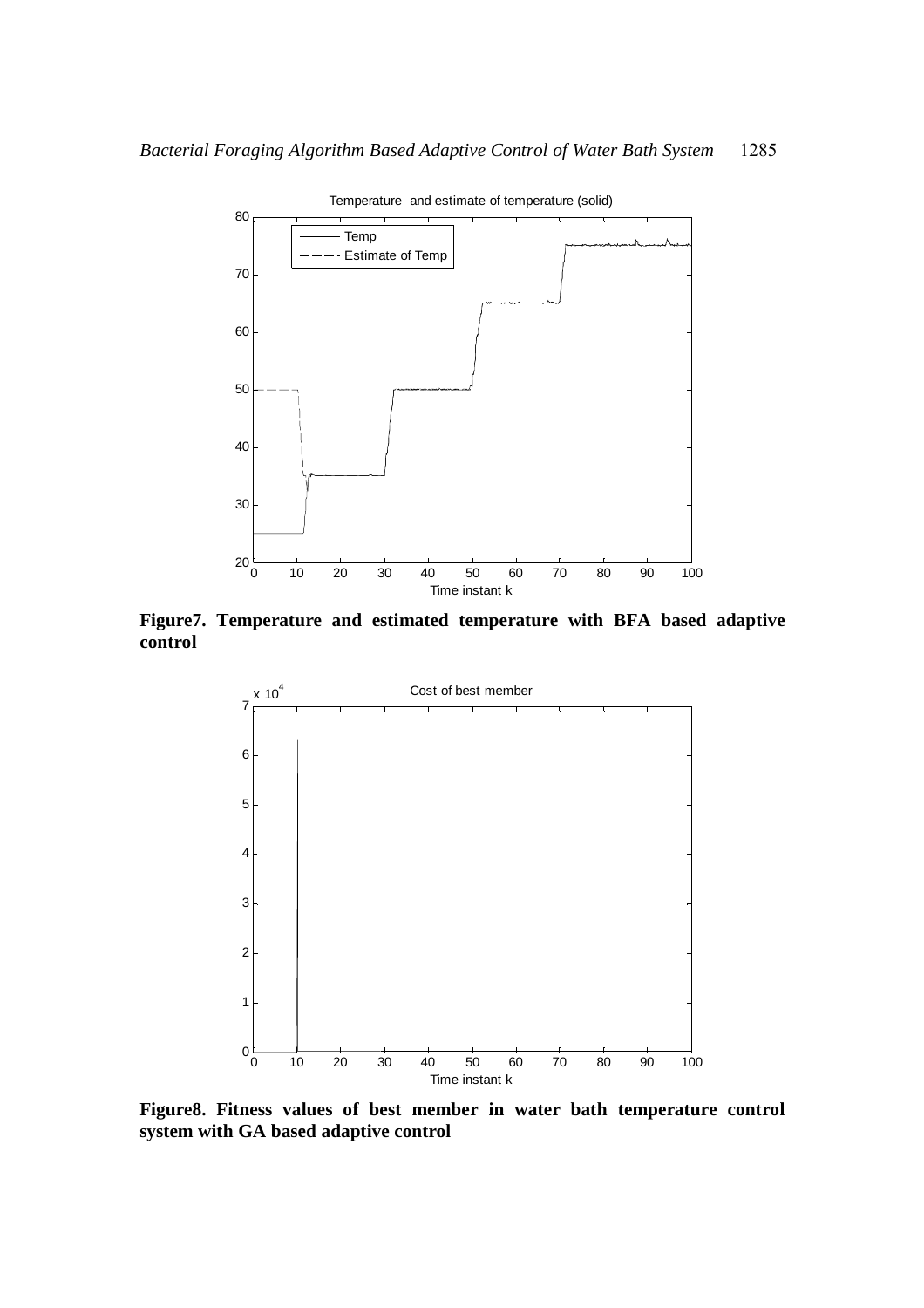

**Figure9. Fitness values of best member in water bath temperature control system with BFA based adaptive control**



**Figure10.Error between actual temperature and estimated temperature with GA and BFA based adaptive control**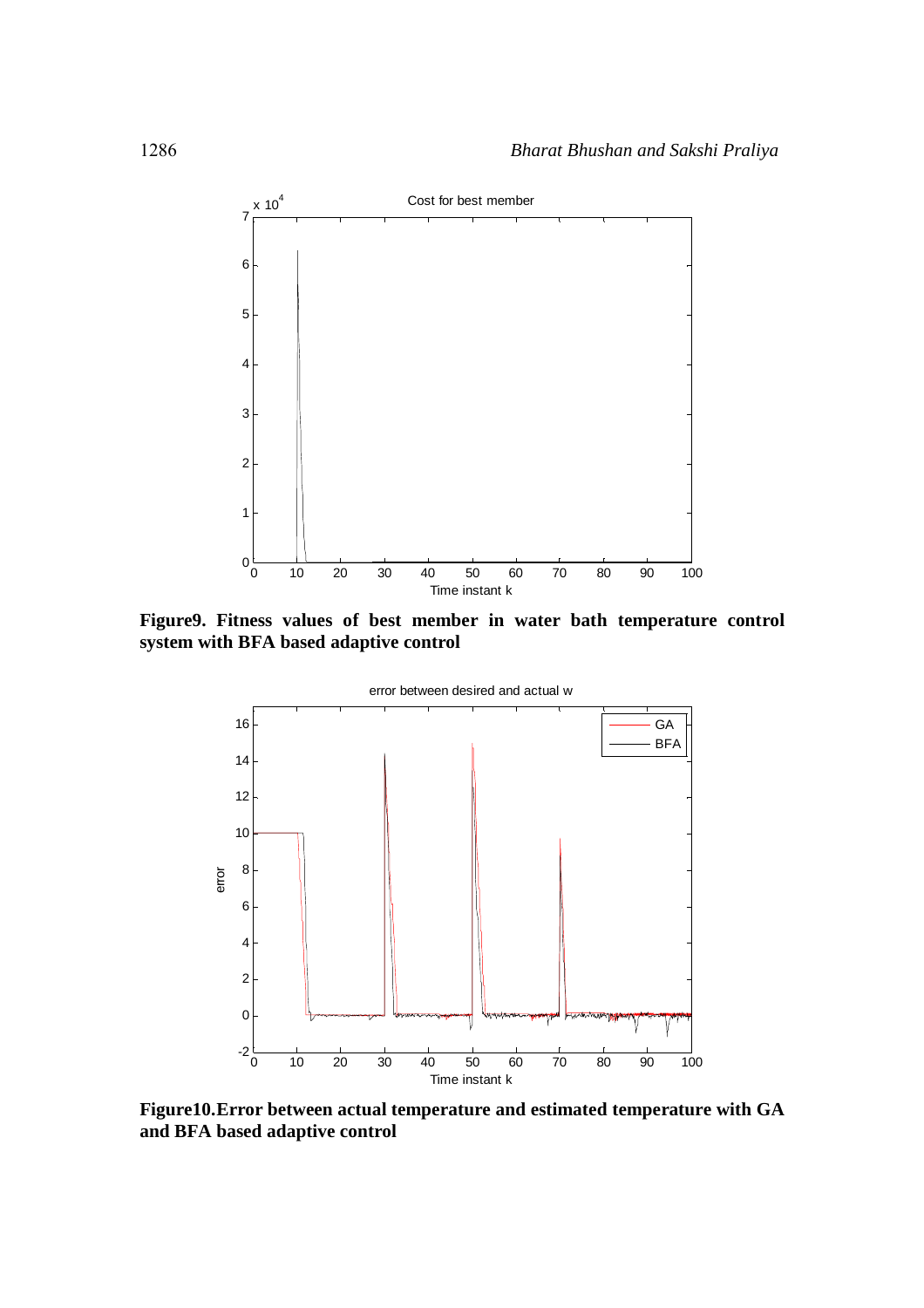| Non linear system                                                 | GA | <b>RFA</b> |
|-------------------------------------------------------------------|----|------------|
| Water Bath Temperature control system   88. 82 sec   42. 5630 sec |    |            |

#### **Table 1 Elapsed time in simulation**

### **Conclusion**

Bacterial foraging algorithm has been implemented on water bath temperature control system. BFA is used for identification and control of water bath system. Simulations have been carried out using MATLAB. It has been observed that BFA based adaptive controller tracks the reference trajectory of water bath system after ten seconds. Responses of water bath system have been obtained over a specified period of time and it is observed that after an initial transient period a reasonably good tracking of the reference input is obtained. It has been observed that an estimate value of the temperature of water bath system exactly matches with actual temperature. The error between actual value and estimated value of temperature reduces to zero value in steady state. Simulations for water bath system have been performed by GA also. In water bath system transient in error is less in GA adaptive control compare to BFA adaptive control. Elapsed time of simulation is less in BFA based adaptive control as compare to GA based adaptive control for the water bath system. The digital implementation of BFA based adaptive controller has fast dynamic performance to that of a GA based adaptive controller. BFA have a lower computational complexity than GA, so BFA can make the work with fewer resources.

### **References**

- [1] M. G. Song, N. C. Park, K. S. Park and Y. P. Park, "Design of a Leaf Spring Using a Genetic Algorithm, " IEEE Trasaction on MAGNETICS, vol. 47, No. 3, pp. 590-593, March 2011.
- [2] J. Jantzen, "Foundations of Fuzzy Control, " John Wiley & Sons Ltd., 2007.
- [3] K. J. Astrom and B. Wittenmark, " Adaptive Control, " Addison Wesley, 1989.
- [4] K. D. Young, "Variable structure tracking of DC motor for high performance applications, " IEEE Trans. Energy Conversion, vol. 4, pp 643-650.
- [5] K. D. Young, "Design of variable structure model following control system, " IEEE Trans. Automatic Contr., vol. AC -23, pp. 1079-1084, Dec. 1978.
- [6] S. K. Saha, " Introduction to Robotics, " Tata Mc-Graw Hill, 2008.
- [7] L. Sciavicco and B. Siciliano, "Modelling and Control of Robot Manipulators, " Springer, 2000.
- [8] L. A. Zadeh, "fuzzy theory, " university of California, Berkely, 1965
- [9] K. M. Passino and S. Yurkovich, "Fuzzy Control, " Addison Wesley, 1998.
- [10] S. N. Sivanandam and S. N. Deepa, "Introduction to Genetic Algorithms," Springer, 2008.
- [11] D. E. Goldberg, "Genetic Algorithms in search, optimization, and machine learning, " Addison-Wesley Publishing Corporation, Inc., 1989.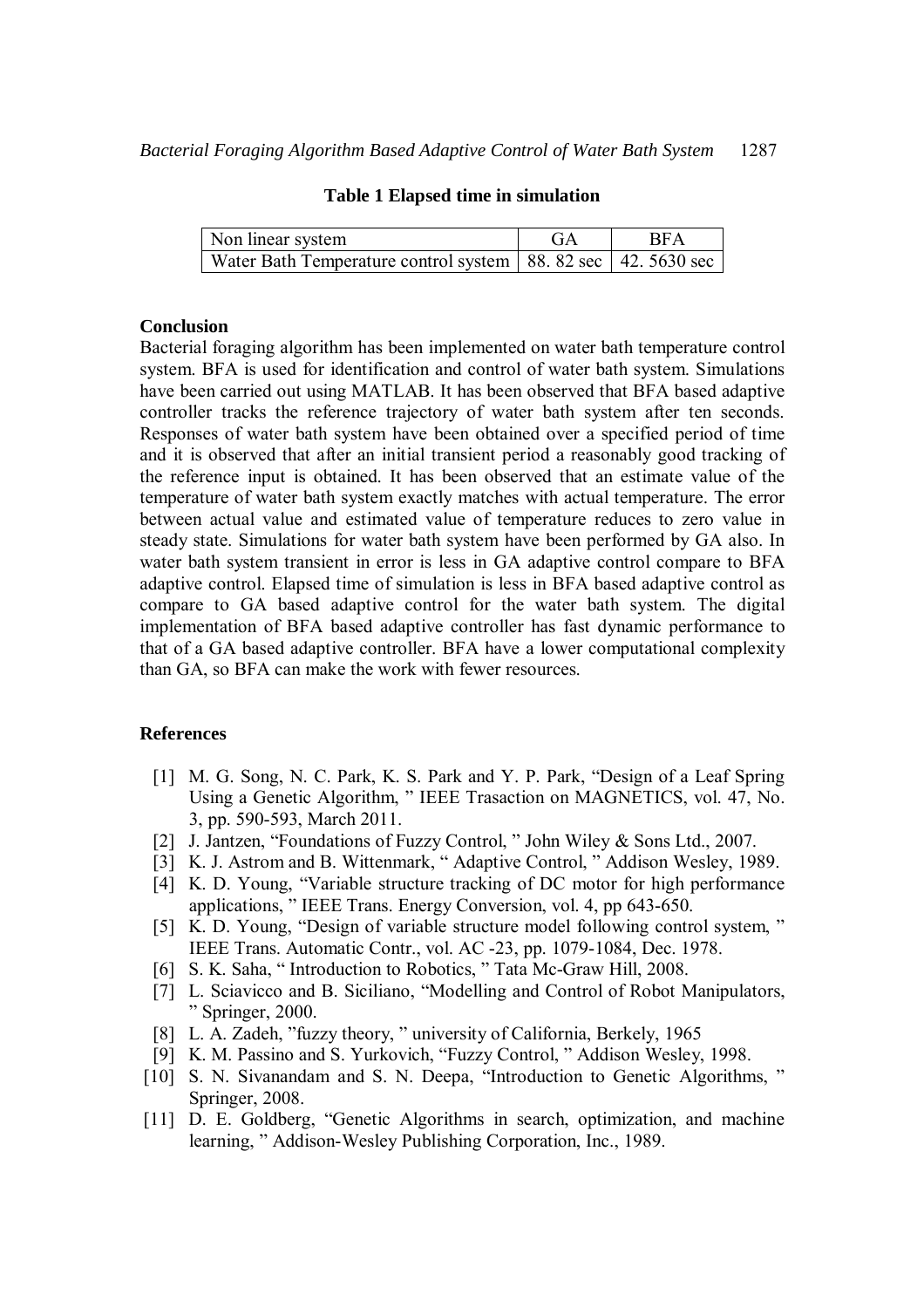- [12] K. S. Narendra and K. Parthasarathy, "Identification and control of dynamic systems using neural networks, " *IEEE Trans. Neural Networks*, vol. 1, pp. 4- 27, Jan. 1990.
- [13] J. S. R. Jang, C. T. Sun and E. Mizutani, "Neuro-Fuzzy and Soft Computing," Pearson Education, 2004.
- [14] S. E. Lyshevski, "Control Systems Theory with Engineering Applications, " Jaico Publishing House, 2003.
- [15] P. Melin and O. Castillo, "Modelling, Simulation and Control of Nonlinear Dynamical Systems, " Taylor & Francis, 2002.
- [16] O. Omidvar and D. L. Elliott, "Neural Systems for Control, " Academic Press, 1997.
- [17] C. T. Lin and C. S. G. Lee, "Neural Fuzzy Systems, " Prentice Hall P T R, 1996.
- [18] C. M. Ong, "Dynamic Simulation of Electric Machinery, " Prentice Hall P T R, 1998.
- [19] S. Nakamura, "Numerical Analysis and Graphic Visualization with MATLAB, " Prentice Hall PTR, 1996.
- [20] Xiongfa MAI, Ling LI, "Bacterial Foraging Algorithm Based on Quantumbehaved Particle Swarm Optimization and Opposition-based Learning", Journal of Computational Information Systems: 1157-1165, 10 March 2012.
- [21] Z. Liu, X. Zhuang and S. Wang, "Speed Control of a DC Motor using BP Neural Networks, " Proc. Of IEEE Conf. pp 832-835, 2003.
- [22] K. M. Passino, "Biomimicry of Bacterial Foraging for Distributed Optimization and Control, " IEEE Control System Magazine, 52-67, 2002.
- [23] J. W. Ma, G. L. Zhang and H. Xie, "The optimization of Feed-Forward neural networks based on artificial fish-swarm algorithm, " Computer Applications, vol. 24, pp. 21-23, Pct. 2004.
- [24] W. M. Korani, H. T. Dorrah and H. M. Emara, "Bacterial Foraging Oriented by particle Swarm Optimization Strategy for PID Tuning", in proc. of the  $10<sup>th</sup>$ Annual conference on Genetic and Evolutionary Computation, USA, pp. 1823- 1826, July 2008.
- [25] M. Dorigo, G. D. Caro, and L. M. Gambardella, "Ant algorithms for Discrete" Optimization", Artificial Life, vol. 3, pp. 137-172, 1999
- [26] J. Kennedy and R. C. Eberhart, "Particle Swarm Optimization, " in proc. of the IEEE Int. Conf. on Neural Networks, pp. 1942-1948, 1995.
- [27] Y. Chu, H. Mi, H. Liao, Z. Ji and Q. H. Wu, "A Fast Bacterial Swarming Algorithm for High-dimensional Function Optimization, " in proc. of IEEE World Congress on Computational Intelligence, pp. 3135-3140, 2008.
- [28] H. Chen, Y. Zhu and K. Hu, "Self-Adaptation in Bacterial Foraging Optimization Algorithm, " in proc. of IEEE Int. Conf. on Intelligent System and Knowledge Engineering, pp. 1026-1031, 2008.
- [29] Y. Chen and W. Lin, "An Improved Bacterial Foraging Optimization," in Proc. of IEEE Int. Conf. on Robotics and Biomimetics, pp. 2057-2062, Dec. 19-23, 2009